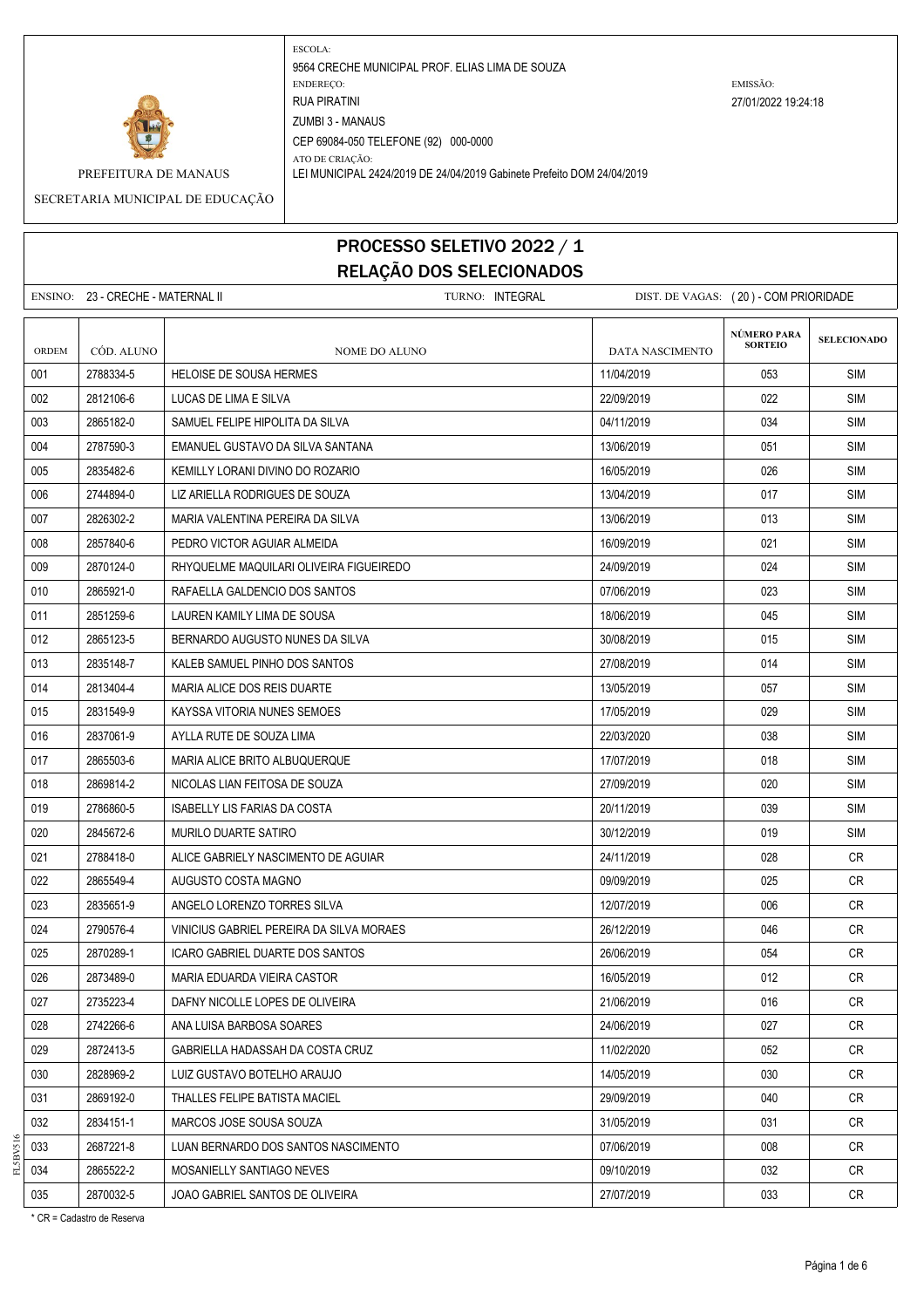

ATO DE CRIAÇÃO: PREFEITURA DE MANAUS LEI MUNICIPAL 2424/2019 DE 24/04/2019 Gabinete Prefeito DOM 24/04/2019

SECRETARIA MUNICIPAL DE EDUCAÇÃO

# PROCESSO SELETIVO 2022 / 1 RELAÇÃO DOS SELECIONADOS

|              | ENSINO: 23 - CRECHE - MATERNAL II |                                    | TURNO: INTEGRAL | DIST. DE VAGAS: (20) - COM PRIORIDADE |                               |                    |
|--------------|-----------------------------------|------------------------------------|-----------------|---------------------------------------|-------------------------------|--------------------|
| <b>ORDEM</b> | CÓD. ALUNO                        | NOME DO ALUNO                      |                 | DATA NASCIMENTO                       | NÚMERO PARA<br><b>SORTEIO</b> | <b>SELECIONADO</b> |
| 036          | 2868206-8                         | MARIA ESTHER JORGE DA COSTA        |                 | 06/05/2019                            | 035                           | CR.                |
| 037          | 2785756-5                         | LEANDRO DOS SANTOS FIGUEIRA        |                 | 20/10/2019                            | 047                           | CR.                |
| 038          | 2790446-6                         | LEVY MARTINS SALGADO DA SILVA      |                 | 25/07/2019                            | 056                           | CR                 |
| 039          | 2869778-2                         | VINICIUS LIAM DE MACEDO            |                 | 24/09/2019                            | 048                           | CR.                |
| 040          | 2871798-8                         | ANA CLARA AZEVEDO MELO             |                 | 02/02/2020                            | 004                           | <b>CR</b>          |
| 041          | 2864547-2                         | GAEL MEDEIROS DOS SANTOS FREITAS   |                 | 15/01/2020                            | 064                           | CR                 |
| 042          | 2864467-0                         | <b>ISABELLA SOARES BATISTA</b>     |                 | 09/10/2019                            | 055                           | CR.                |
| 043          | 2851768-7                         | MANUELA ARAUJO UCHOA               |                 | 21/11/2019                            | 063                           | <b>CR</b>          |
| 044          | 2846395-1                         | ISABELLA VALENTINA BENTES ALVES    |                 | 17/12/2019                            | 041                           | CR                 |
| 045          | 2867498-7                         | AYLA VALENTINA LARAIA CARNEIRO     |                 | 13/10/2019                            | 011                           | CR.                |
| 046          | 2869432-5                         | AGATHA SAFIRA SOUZQ RIBEIRO        |                 | 03/06/2019                            | 058                           | CR.                |
| 047          | 2867517-7                         | JEFTE PINHEIRO DA SILVA            |                 | 15/03/2020                            | 003                           | CR                 |
| 048          | 2732309-9                         | SULDALEIF PALOMA SANTOS RODRIGUES  |                 | 03/09/2019                            | 037                           | CR.                |
| 049          | 2873113-1                         | SOPHIA COSTA DIAS                  |                 | 03/12/2019                            | 036                           | <b>CR</b>          |
| 050          | 2829196-4                         | RALISON NATANAEL DOS SANTOS SOARES |                 | 20/08/2019                            | 042                           | CR.                |
| 051          | 2844974-6                         | ESTEVAO RHANNIEL ROLIM DOS SANTOS  |                 | 08/09/2019                            | 043                           | CR.                |
| 052          | 2841196-0                         | AGATHA ALVES ANDRADE               |                 | 17/06/2019                            | 044                           | CR                 |
| 053          | 2803147-4                         | GABRIELLY ELOA FERREIRA DE SOUZA   |                 | 04/06/2019                            | 059                           | CR.                |
| 054          | 2788895-9                         | DANIEL HENRIQUE DOS ANJOS GOMES    |                 | 09/12/2019                            | 049                           | CR.                |
| 055          | 2865187-1                         | ISA GABRIELLY DOS SANTOS SOUZA     |                 | 19/04/2019                            | 060                           | CR                 |
| 056          | 2821159-6                         | ARTHUR MIGUEL SILVA DE LIMA        |                 | 26/08/2019                            | 050                           | CR.                |
| 057          | 2851024-0                         | KAUANNY CAROLINE LIRA DA CONCEICAO |                 | 09/05/2019                            | 061                           | <b>CR</b>          |
| 058          | 2867120-1                         | EVELLYN CRISTINA DE SOUZA DA SILVA |                 | 08/08/2019                            | 010                           | CR                 |
| 059          | 2864515-4                         | ANGELO RAFAEL RODRIGUES MONTEIRO   |                 | 01/01/2020                            | 062                           | CR.                |
| 060          | 2864608-8                         | MARCOS AUGUSTO DE ALMEIDA LEAL     |                 | 13/04/2019                            | 007                           | <b>CR</b>          |
| 061          | 2695326-9                         | LAURA BARBOSA MORENO               |                 | 26/06/2019                            | 001                           | <b>CR</b>          |
| 062          | 2856161-9                         | MIGUEL SILVA VIEIRA                |                 | 08/06/2019                            | 002                           | <b>CR</b>          |
| 063          | 2868384-6                         | ANA ELOA DOS SANTOS GUIMARAES      |                 | 25/09/2019                            | 009                           | CR                 |
| 064          | 2788538-0                         | ANTHONNY DAVI NOGUEIRA SILVA       |                 | 10/02/2020                            | 005                           | <b>CR</b>          |
|              |                                   |                                    |                 |                                       |                               |                    |
|              |                                   |                                    |                 |                                       |                               |                    |
|              |                                   |                                    |                 |                                       |                               |                    |
|              |                                   |                                    |                 |                                       |                               |                    |
|              |                                   |                                    |                 |                                       |                               |                    |
|              |                                   |                                    |                 |                                       |                               |                    |

\* CR = Cadastro de Reserva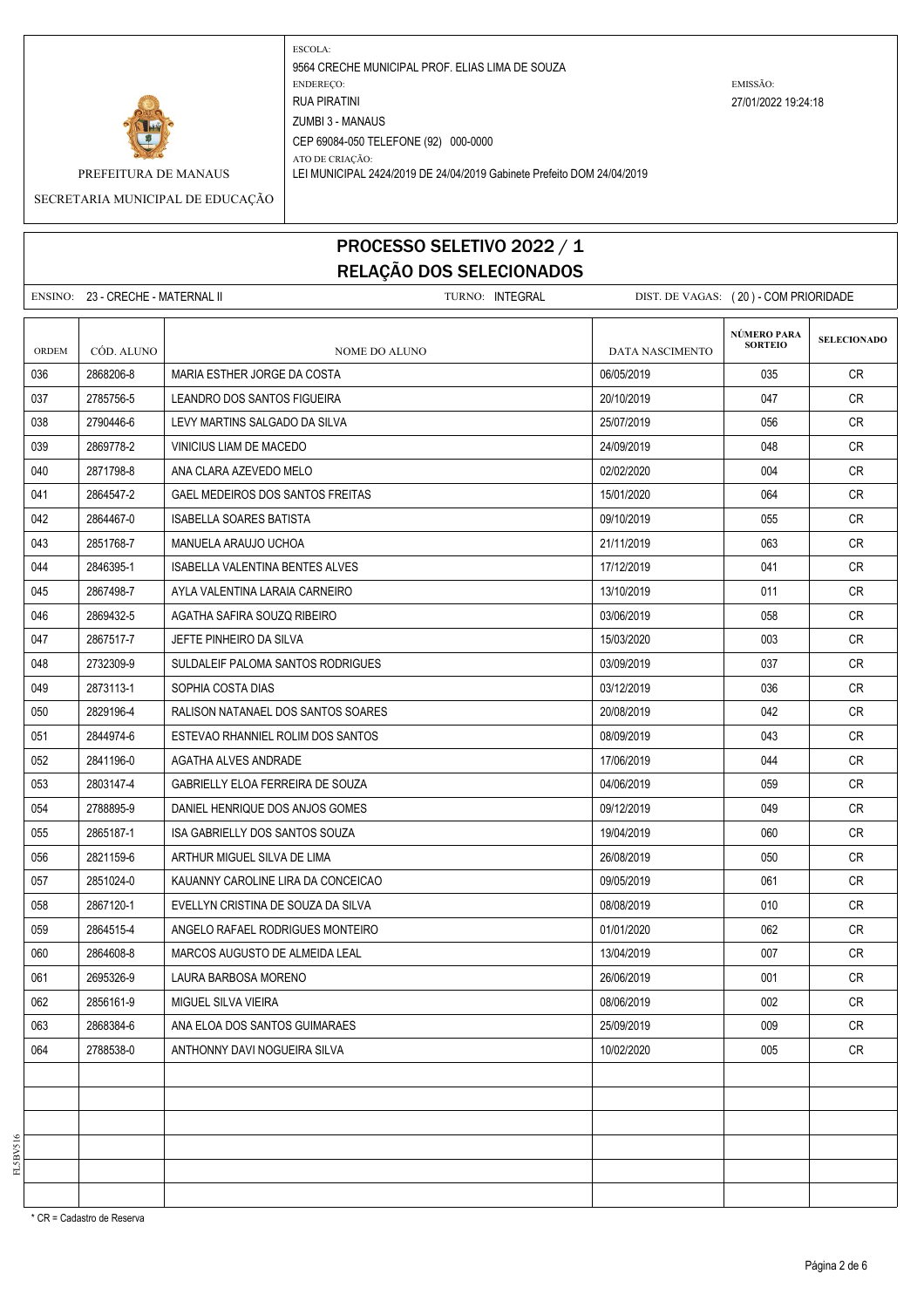

ATO DE CRIAÇÃO: PREFEITURA DE MANAUS LEI MUNICIPAL 2424/2019 DE 24/04/2019 Gabinete Prefeito DOM 24/04/2019

SECRETARIA MUNICIPAL DE EDUCAÇÃO

# PROCESSO SELETIVO 2022 / 1 RELAÇÃO DOS SELECIONADOS

|              | ENSINO: 23 - CRECHE - MATERNAL II |                                          | TURNO: INTEGRAL | DIST. DE VAGAS: (13) - SEM PRIORIDADE |                               |                    |
|--------------|-----------------------------------|------------------------------------------|-----------------|---------------------------------------|-------------------------------|--------------------|
| <b>ORDEM</b> | CÓD. ALUNO                        | NOME DO ALUNO                            |                 | <b>DATA NASCIMENTO</b>                | NÚMERO PARA<br><b>SORTEIO</b> | <b>SELECIONADO</b> |
| 001          | 2870491-6                         | JHEANCARLO GABRIEL BRITO SANCHEZ         |                 | 03/02/2020                            | 051                           | <b>SIM</b>         |
| 002          | 2867954-7                         | PEDRO BACAL LOPES HENRIQUE               |                 | 27/04/2019                            | 019                           | SIM                |
| 003          | 2865679-2                         | YASMIM RODRIGUES DA COSTA                |                 | 16/09/2019                            | 043                           | <b>SIM</b>         |
| 004          | 2870107-0                         | CLAUDIO YAGO SOUTELO DA MOTA             |                 | 05/04/2019                            | 016                           | <b>SIM</b>         |
| 005          | 2868428-1                         | ICARO MATHEUS DE ALMEIDA ANDRADE         |                 | 08/02/2020                            | 063                           | SIM                |
| 006          | 2864787-4                         | JULIA NAIANE FONSECA SILVA               |                 | 25/09/2019                            | 021                           | SIM                |
| 007          | 2869815-0                         | ARTHUR LORENZO DO NASCIMENTO DE OLIVEIRA |                 | 12/04/2019                            | 002                           | SIM                |
| 008          | 2860292-7                         | LUCCA YAN SENA CASTRO                    |                 | 22/09/2019                            | 062                           | SIM                |
| 009          | 2777279-9                         | ANNELIE MAYUMI DOS SANTOS MONTEIRO       |                 | 10/02/2020                            | 045                           | <b>SIM</b>         |
| 010          | 2868109-6                         | ANTHONY ASAF APOLONIO TRAVASSOS          |                 | 04/06/2019                            | 085                           | <b>SIM</b>         |
| 011          | 2866068-4                         | JOSE HENRIQUE DE LIMA RODRIGUES          |                 | 10/07/2019                            | 052                           | SIM                |
| 012          | 2788235-7                         | APOLO BRITO VINENTE                      |                 | 08/05/2019                            | 073                           | SIM                |
| 013          | 2817413-5                         | VINYCIUS VERAS DA SILVA                  |                 | 03/12/2019                            | 033                           | SIM                |
| 014          | 2792693-1                         | CHRISTOPHER MORAES GALVAO                |                 | 25/03/2020                            | 064                           | CR.                |
| 015          | 2869788-0                         | ARTHUR GABRIEL BARBOSA MARINHO           |                 | 15/12/2019                            | 044                           | CR.                |
| 016          | 2767526-2                         | KAUTRYANNE BENTES DE MORAES              |                 | 07/07/2019                            | 075                           | <b>CR</b>          |
| 017          | 2870069-4                         | JOEL D PAULA CAMPOS GALUCIO JUNIOR       |                 | 24/10/2019                            | 028                           | CR.                |
| 018          | 2867867-2                         | SAFIRA HIPOLITO DA SILVA                 |                 | 10/01/2020                            | 091                           | CR.                |
| 019          | 2869854-1                         | AGATHA MADALENA SAPUCAIA CARVALHO        |                 | 11/02/2020                            | 054                           | CR                 |
| 020          | 2868159-2                         | EMANUELLY HADASSA MARTINS DOS SANTOS     |                 | 04/02/2020                            | 010                           | CR.                |
| 021          | 2835473-7                         | DIOGO LUAN TAVARES CAVALCANTE            |                 | 12/02/2020                            | 055                           | CR.                |
| 022          | 2867691-2                         | ELENA SOPHIE DA SILVA COSTA              |                 | 19/07/2019                            | 046                           | CR                 |
| 023          | 2792761-0                         | LARA ISADORA FONTES CORREA               |                 | 19/09/2019                            | 076                           | CR                 |
| 024          | 2796394-2                         | DOMINICK ERON CARVALHO LEAL              |                 | 11/04/2019                            | 020                           | CR.                |
| 025          | 2869779-0                         | KAYLA MARCELE DA SILVA RODRIGUES         |                 | 23/02/2020                            | 023                           | CR.                |
| 026          | 2785730-1                         | GIOVANNA DOS SANTOS DE OLIVEIRA          |                 | 12/03/2020                            | 026                           | <b>CR</b>          |
| 027          | 2788355-8                         | JAIR ADRIAN SILVA LOPES                  |                 | 08/10/2019                            | 061                           | CR                 |
| 028          | 2839476-3                         | ALLANA DA LUZ GAMA ASSUNCAO              |                 | 08/04/2019                            | 047                           | <b>CR</b>          |
| 029          | 2864710-6                         | LUDMILLA MARINHO MARIZEIRO               |                 | 15/01/2020                            | 065                           | CR                 |
| 030          | 2788677-8                         | MURILO DA SILVA LIRA                     |                 | 16/05/2019                            | 104                           | <b>CR</b>          |
| 031          | 2788027-3                         | <b>HEITOR AUZIER CARDOSO</b>             |                 | 01/10/2019                            | 048                           | CR                 |
| 032          | 2835184-3                         | ENZO MIKAEL MARINHO DOS SANTOS           |                 | 02/03/2020                            | 105                           | <b>CR</b>          |
| 033          | 2860668-0                         | MARCOS VINICIUS RABELO DE SOUZA          |                 | 24/12/2019                            | 014                           | CR                 |
| 034          | 2873485-8                         | ISIS DOS SANTOS MORAES                   |                 | 31/10/2019                            | 068                           | CR                 |
| 035          | 2869705-7                         | PAULA EMANUELLY SILVA DE SOUZA           |                 | 19/12/2019                            | 079                           | CR                 |

\* CR = Cadastro de Reserva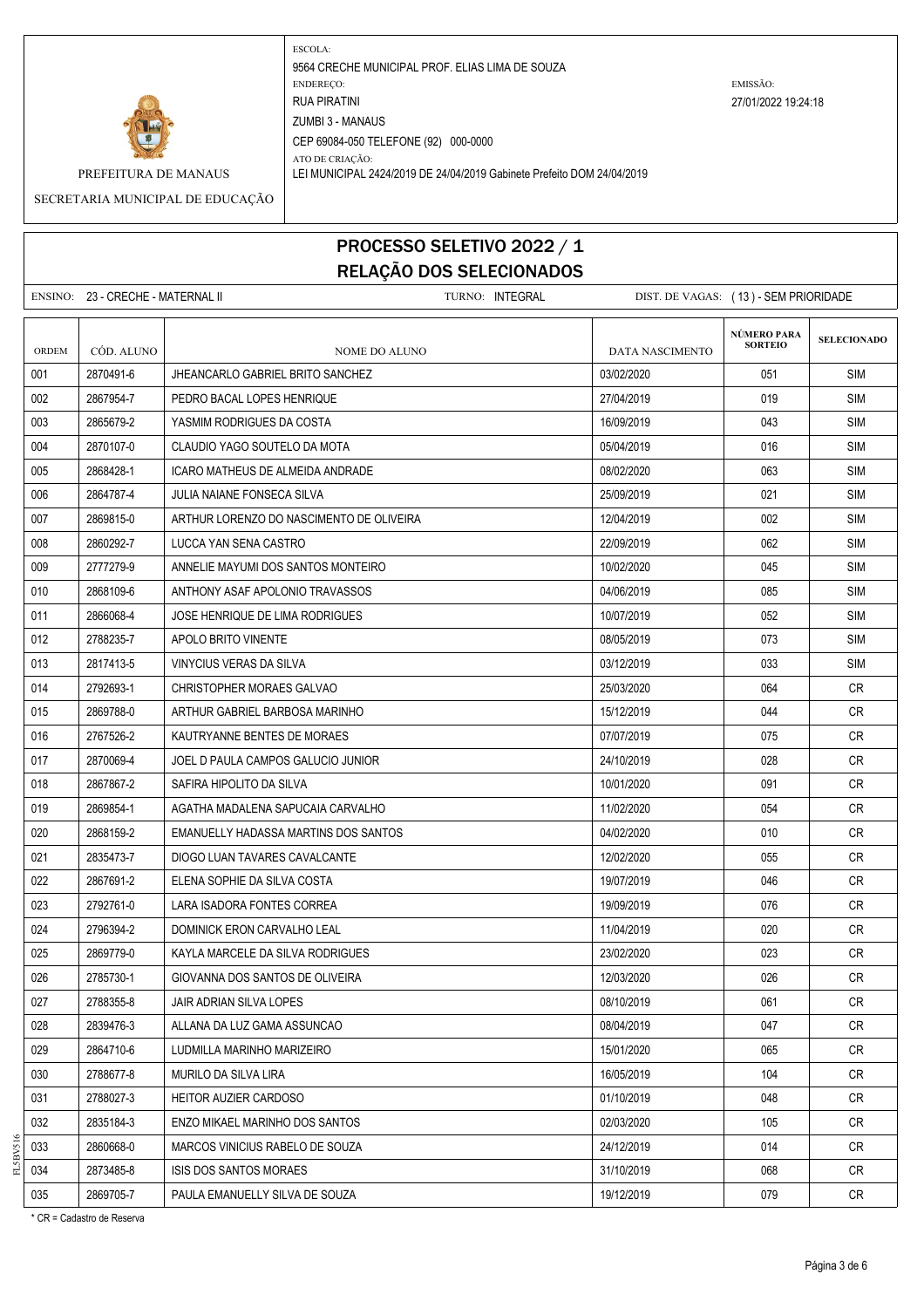

ATO DE CRIAÇÃO: PREFEITURA DE MANAUS LEI MUNICIPAL 2424/2019 DE 24/04/2019 Gabinete Prefeito DOM 24/04/2019

SECRETARIA MUNICIPAL DE EDUCAÇÃO

# PROCESSO SELETIVO 2022 / 1 RELAÇÃO DOS SELECIONADOS

|       | ENSINO: 23 - CRECHE - MATERNAL II |                                           | TURNO: INTEGRAL | DIST. DE VAGAS: (13) - SEM PRIORIDADE |                                      |                    |
|-------|-----------------------------------|-------------------------------------------|-----------------|---------------------------------------|--------------------------------------|--------------------|
| ORDEM | CÓD. ALUNO                        | <b>NOME DO ALUNO</b>                      |                 | DATA NASCIMENTO                       | <b>NÚMERO PARA</b><br><b>SORTEIO</b> | <b>SELECIONADO</b> |
| 036   | 2846978-0                         | TARLISSON GABRIEL JORDAO NAZARE           |                 | 23/08/2019                            | 099                                  | CR.                |
| 037   | 2756491-6                         | SAFIRA GABRIELLY SANTANA BRILHANTE        |                 | 18/07/2019                            | 089                                  | CR.                |
| 038   | 2840995-7                         | DEYVISON BERNARDO MENDONCA BARRETO CORREA |                 | 25/07/2019                            | 007                                  | CR                 |
| 039   | 2854437-4                         | <b>ITHAN EMANUEL QUEIROZ TAVARES</b>      |                 | 31/07/2019                            | 074                                  | CR.                |
| 040   | 2786185-6                         | NICHOLAS RAVI GADELHA VASCONCELOS         |                 | 23/09/2019                            | 011                                  | CR.                |
| 041   | 2848632-3                         | ARTHUR ABRAAO BARBOSA DE ARAUJO           |                 | 20/03/2020                            | 049                                  | CR.                |
| 042   | 2867729-3                         | LUIZA DA SILVA MOREIRA                    |                 | 30/06/2019                            | 039                                  | CR.                |
| 043   | 2865686-5                         | RUAN KALEBE DE OLIVEIRA RIBEIRO           |                 | 16/11/2019                            | 083                                  | <b>CR</b>          |
| 044   | 2818899-3                         | ENZO GABRIEL FARIAS DE SOUZA SOUSA        |                 | 28/10/2019                            | 053                                  | CR                 |
| 045   | 2858822-3                         | BERNARDO KAUE BRUCE COSTA                 |                 | 26/02/2020                            | 024                                  | CR.                |
| 046   | 2825350-7                         | HADASSA MARINHO LOPES                     |                 | 26/09/2019                            | 094                                  | CR.                |
| 047   | 2787957-7                         | RAYLAN NOAH SANTOS GOMES                  |                 | 20/09/2019                            | 096                                  | CR                 |
| 048   | 2874352-0                         | <b>GEORGE LADISLAU PINHO</b>              |                 | 18/02/2020                            | 050                                  | CR.                |
| 049   | 2843052-2                         | <b>HELIELTON PEREIRA BARBOSA</b>          |                 | 10/03/2020                            | 090                                  | CR.                |
| 050   | 2869154-7                         | SIMON GABRIEL ROCHA TRAVASSOS             |                 | 05/07/2019                            | 097                                  | CR.                |
| 051   | 2789671-4                         | LUKAS LORENZO BARBOSA LINS                |                 | 10/06/2019                            | 066                                  | CR.                |
| 052   | 2865311-4                         | CARLOS ARTHUR SOUSA CANTUARIO             |                 | 06/06/2019                            | 056                                  | CR.                |
| 053   | 2864540-5                         | MARIA HELENA ANDRADE RODRIGUES            |                 | 16/05/2019                            | 087                                  | CR.                |
| 054   | 2865062-0                         | JHOE EZEQUIEL DE SOUZA PALMERIO           |                 | 24/03/2020                            | 027                                  | CR.                |
| 055   | 2828940-4                         | APOLLO FELIPE SANTOS ARAUJO               |                 | 25/05/2019                            | 108                                  | CR                 |
| 056   | 2864167-1                         | RHYAN SANTOS CARVALHO                     |                 | 11/08/2019                            | 082                                  | CR.                |
| 057   | 2790218-8                         | ADRIA HELENA SOUSA SOEIRO                 |                 | 13/10/2019                            | 034                                  | CR                 |
| 058   | 2873239-1                         | <b>ISABELLY PAULA AZEVEDO</b>             |                 | 18/05/2019                            | 022                                  | CR.                |
| 059   | 2831393-3                         | KYARA YASMIN COSTA GORDIANO               |                 | 29/05/2019                            | 059                                  | CR.                |
| 060   | 2840516-1                         | INGRID KALLYNE CABRAL DOS SANTOS          |                 | 06/07/2019                            | 006                                  | CR                 |
| 061   | 2838674-4                         | MARIA LUIZA LOPES FREIRE                  |                 | 25/06/2019                            | 012                                  | CR.                |
| 062   | 2873248-0                         | ARTHUR NATALICIO MARQUES DE LIMA          |                 | 26/11/2019                            | 058                                  | CR                 |
| 063   | 2863756-9                         | OTTO SANTOS DA SILVA                      |                 | 22/10/2019                            | 015                                  | <b>CR</b>          |
| 064   | 2860367-2                         | KEMELLY MAELY OLIVEIRA MARTINS            |                 | 03/10/2019                            | 057                                  | <b>CR</b>          |
| 065   | 2811383-7                         | DANILO ANDRADE MARTINS                    |                 | 23/09/2019                            | 017                                  | <b>CR</b>          |
| 066   | 2867714-5                         | RENNE LUCAS NASCIMENTO FARIAS             |                 | 31/10/2019                            | 088                                  | CR                 |
| 067   | 2841076-9                         | EDGAR MIGUEL LEAL DE SOUZA FREITAS        |                 | 10/12/2019                            | 060                                  | CR                 |
| 068   | 2806289-2                         | DAVI WILLIS MATOS LOUZADA                 |                 | 06/01/2020                            | 013                                  | <b>CR</b>          |
| 069   | 2865372-6                         | ELOAH MARTINS DA SILVA                    |                 | 01/11/2019                            | 018                                  | CR                 |
| 070   | 2840900-0                         | SAMUEL AUGUSTO QUEIROZ DE SOUZA LOBATO    |                 | 19/11/2019                            | 029                                  | CR                 |

\* CR = Cadastro de Reserva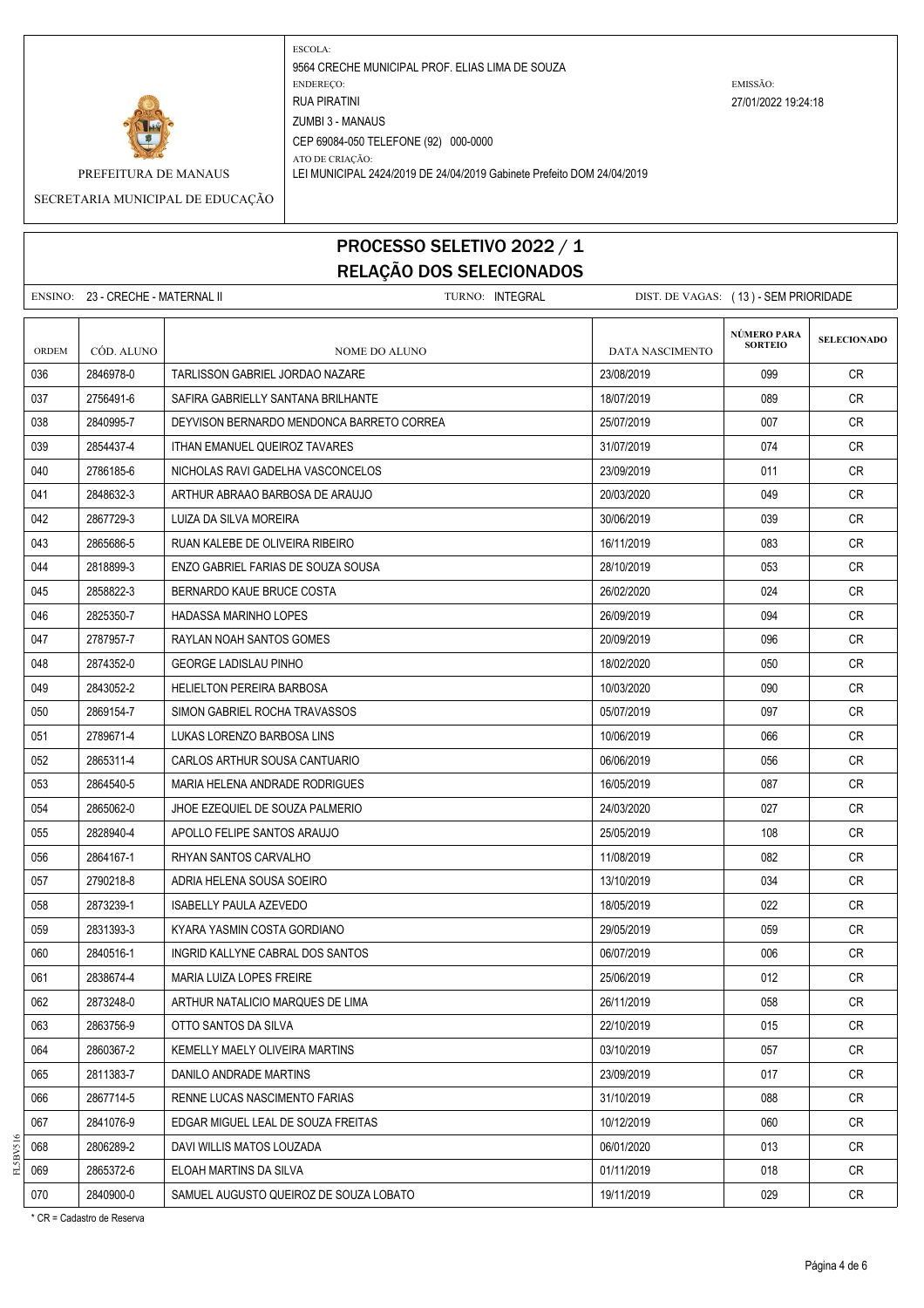

ATO DE CRIAÇÃO: PREFEITURA DE MANAUS LEI MUNICIPAL 2424/2019 DE 24/04/2019 Gabinete Prefeito DOM 24/04/2019

SECRETARIA MUNICIPAL DE EDUCAÇÃO

# PROCESSO SELETIVO 2022 / 1 RELAÇÃO DOS SELECIONADOS

|       | ENSINO: 23 - CRECHE - MATERNAL II |                                      | TURNO: INTEGRAL |                 | DIST. DE VAGAS: (13) - SEM PRIORIDADE |                    |
|-------|-----------------------------------|--------------------------------------|-----------------|-----------------|---------------------------------------|--------------------|
| ORDEM | CÓD. ALUNO                        | <b>NOME DO ALUNO</b>                 |                 | DATA NASCIMENTO | NÚMERO PARA<br><b>SORTEIO</b>         | <b>SELECIONADO</b> |
| 071   | 2832048-4                         | TAYLER DAVID RAUSSEO DIAZ            |                 | 26/11/2019      | 107                                   | <b>CR</b>          |
| 072   | 2860244-7                         | LAURA HADASSA PERES GOMES            |                 | 03/10/2019      | 001                                   | CR.                |
| 073   | 2788309-4                         | ANTHONY LUAN DE SOUSA DA SILVA       |                 | 24/03/2020      | 081                                   | <b>CR</b>          |
| 074   | 2786846-0                         | TAYLOR FRANCISCO PEREIRA HILARIO     |                 | 15/04/2019      | 003                                   | CR                 |
| 075   | 2865228-2                         | <b>GIAN LUIGGI MARTINS VIANA</b>     |                 | 04/02/2020      | 041                                   | CR                 |
| 076   | 2865236-3                         | SAMANTHA MANUELLA DE SOUZA FERNANDES |                 | 23/12/2019      | 093                                   | <b>CR</b>          |
| 077   | 2800752-2                         | MARIA JULIA CALDAS PINHEIRO          |                 | 06/05/2019      | 067                                   | CR                 |
| 078   | 2864562-6                         | ASAFE CALEB DOS SANTOS SANTANA       |                 | 11/10/2019      | 009                                   | <b>CR</b>          |
| 079   | 2797917-2                         | PEDRO GUILHERME DE SOUSA ALVES       |                 | 12/09/2019      | 069                                   | <b>CR</b>          |
| 080   | 2849040-1                         | ALESSANDRA MELLYSSA SILVA AGUIAR     |                 | 13/06/2019      | 025                                   | CR                 |
| 081   | 2865317-3                         | LUNA SOPHIA FERNANDES DA ROCHA       |                 | 02/03/2020      | 092                                   | CR                 |
| 082   | 2786422-7                         | PEDRO HENRIQUE FREITAS DE OLIVEIRA   |                 | 17/10/2019      | 070                                   | CR                 |
| 083   | 2827307-9                         | ESTHER JULIAO DE SOUZA               |                 | 07/01/2020      | 098                                   | CR.                |
| 084   | 2863378-4                         | LEVI MIGUEL DE SOUZA PENEDO          |                 | 20/09/2019      | 095                                   | <b>CR</b>          |
| 085   | 2819180-3                         | PHIETRA ELOA FERREIRA SANTOS         |                 | 25/08/2019      | 077                                   | CR                 |
| 086   | 2849337-0                         | WEMILLY VALENTYNA COSTA DA SILVA     |                 | 03/03/2020      | 038                                   | CR                 |
| 087   | 2815170-4                         | EDUARDO MENDONCA MONTEIRO            |                 | 13/07/2019      | 100                                   | <b>CR</b>          |
| 088   | 2831711-4                         | RAYLLA SOARES VALCACER               |                 | 10/05/2019      | 072                                   | CR                 |
| 089   | 2875572-3                         | ANTHONY BARBOSA HENRIQUE             |                 | 31/10/2019      | 078                                   | CR.                |
| 090   | 2854595-8                         | KALEB COLARES DE LIMA                |                 | 08/04/2019      | 080                                   | <b>CR</b>          |
| 091   | 2863099-8                         | JOAO MIGUEL PEREIRA DA SILVA         |                 | 08/03/2020      | 086                                   | CR                 |
| 092   | 2836696-4                         | RYAN LUCCA LEAO FARIAS               |                 | 29/03/2020      | 084                                   | CR                 |
| 093   | 2843878-7                         | LUIS FELIPE NUNES MAGALHAES          |                 | 30/10/2019      | 101                                   | <b>CR</b>          |
| 094   | 2869856-8                         | ADRIENNY IZABELLA DAVILA DOS SANTOS  |                 | 27/05/2019      | 030                                   | CR.                |
| 095   | 2834369-7                         | JOSEPH KAUA DA SILVA E SILVA         |                 | 26/11/2019      | 071                                   | CR                 |
| 096   | 2788266-7                         | THEO DOS SANTOS BARBOSA              |                 | 03/03/2020      | 004                                   | CR                 |
| 097   | 2787436-2                         | MARIA CATARINA RYKER NUNES           |                 | 21/10/2019      | 102                                   | CR                 |
| 098   | 2871906-9                         | <b>GRAZIELADE SOUSA ALENCAR</b>      |                 | 15/08/2019      | 103                                   | <b>CR</b>          |
| 099   | 2833823-5                         | DIANA SATOMURA CARVALHO              |                 | 04/07/2019      | 005                                   | CR                 |
| 100   | 2869395-7                         | SARA NOEMI NASCIMENTO REIS DE JESUS  |                 | 22/02/2020      | 031                                   | CR                 |
| 101   | 2822356-0                         | NICOLAS CAMPOS DANTAS                |                 | 30/03/2020      | 106                                   | <b>CR</b>          |
| 102   | 2837930-6                         | ASAFE MATHEUS RABELO CORREIA         |                 | 02/12/2019      | 008                                   | CR                 |
| 103   | 2875826-9                         | MARCOS PORTELA ALVES                 |                 | 15/08/2019      | 042                                   | <b>CR</b>          |
| 104   | 2867152-0                         | THIAGO ETHAN MORI DA SILVA           |                 | 23/06/2019      | 032                                   | CR                 |
| 105   | 2814006-0                         | SAMUEL MAIA VALENTE SILVA            |                 | 11/07/2019      | 035                                   | CR                 |

\* CR = Cadastro de Reserva